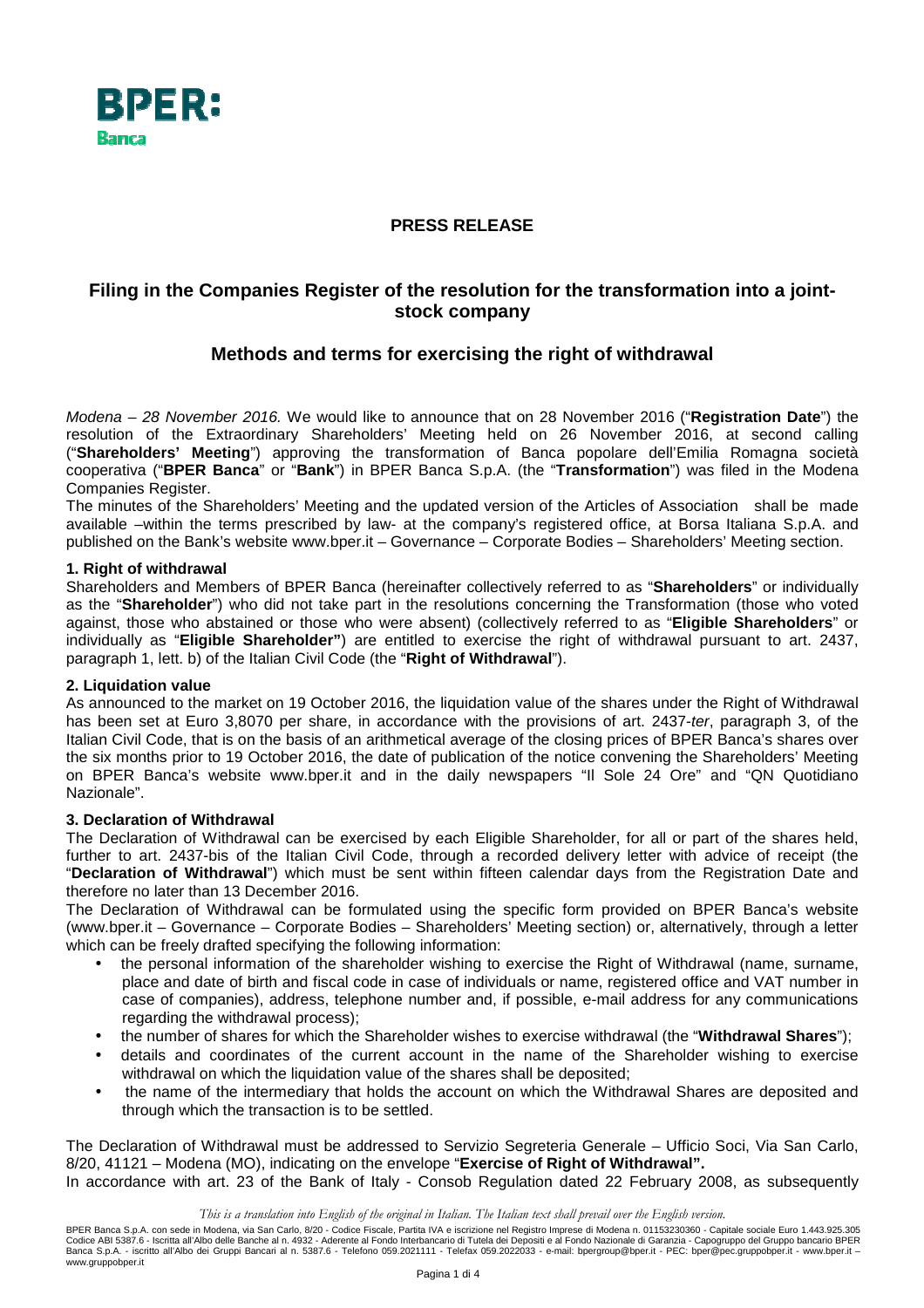

amended, the eligibility to exercise the Right of Withdrawal, under penalty of inadmissibility of the Declaration of Withdrawal, must be certified by a special communication (the "**Communication**") issued by the intermediary that holds the account on which the shares for which the right of withdrawal is being exercised are deposited and sent to the issuer in the manner established by applicable laws and regulations.

The Communication must certify:

- uninterrupted ownership on the part of the withdrawing Shareholder of the Withdrawal Shares withdrawn with effect from a date prior to the Extraordinary Shareholders' Meeting up to the date of exercising the Right of Withdrawal. For the existence of such a requirement, anyone who bought shares of Banca popolare dell'Emilia Romagna on regulated markets (the "**Stock Exchange**") and received them against payment before the start of the Extraordinary Shareholders' Meeting, will be considered entitled to exercise the right of withdrawal;
- the absence of any pledge or other encumbrance on the Withdrawal Shares; otherwise, the Shareholder wishing to exercise the right of withdraw will be required to send to BPER Banca, in the same manner and together with the Declaration of Withdrawal, as a condition for its admissibility, a specific statement made by the pledgee or by the person in whose favour there is another constraint on the Shares subject to Withdrawal, with which this person irrevocably gives their consent to carrying out the liquidation of the Shares subject to Withdrawal in accordance with the withdrawing Shareholder's instructions.

#### The intermediary must sent the Communication by certified email to the following address: eventisocietari@pec.gruppobper.it.

The above communications, statements and certifications must also be made by the Shareholders wishing to withdraw in the event that they hold any Banca popolare dell'Emilia Romagna shares that have not yet been dematerialized. In this case, they must deliver their share certificates beforehand to an approved intermediary authorized for shares' centralization in Monte Titoli S.p.A. and request the issue of the Communication for the exercise of the Right of Withdrawal.

It is the responsibility of Shareholders wishing to exercise the Right of Withdraw to ensure the correctness of the information contained in the Declaration of Withdrawal and to send it in by the deadline indicated above.

The Declarations of Withdrawal sent after this period, those that do not contain the required information and/or are not accompanied on a timely basis by the related Communication, will be considered inadmissible.

### **4. Unavailability of the Shares subject to Withdrawal**

In accordance with provisions of art. 2437-bis, paragraph 2, of the Italian Civil Code and the regulatory provisions in force, the release of the Communication by the intermediary will be accompanied by a block on the Shares subject to withdrawal by the intermediary and, as a result, these shares will be unavailable and will not be transferred until the end of the liquidation procedure.

#### **5. Liquidation procedure**

Should one or more Shareholders exercise the Right of Withdrawal, the liquidation procedure will be carried out in compliance with the provisions of art. 2437-quater of the Italian Civil Code.

#### **5.1. Option Offer**

Firstly, any Withdrawal Shares will be offered under option to BPER Banca Shareholders who have not exercised the Right of Withdrawal, in proportion to the number of shares held (the "**Option Offer**").

To exercise the option right, a period of not less than 30 days after the filing of the Option Offer in the Modena Companies Register will be given and this will be disclosed to Shareholders by means of a notice issued according to the law, made available on the Bank's website (www.bper.it – Governance – Corporate bodies – Shareholders' Meeting section) and published in the daily newspapers "Il Sole 24 Ore" and "QN Quotidiano Nazionale".

The parties excercising the option right , provided that they make a simultaneous request, shall also be entitled to a pre-emption right over any shares not taken up (art. 2437-quater, paragraphs 2 and 3, of the Italian Civil Code).

In the event that the shares subject to Withdrawal have not been purchased, in whole or in part, by other Shareholders, they will be placed through an offer on the regulated markets (art. 2437-quarter, paragraph 4, of the Italian Civil Code.

### **5.2. Stock Market Offer**

The Withdrawal Shares which remain unsold at the end of the Option Offer will be placed on the online Stock Market organized and managed by Borsa Italiana S.p.A. (the "Stock Market Offer") further to applicable laws and

BPER Banca S.p.A. con sede in Modena, via San Carlo, 8/20 - Codice Fiscale, Partita IVA e iscrizione nel Registro Imprese di Modena n. 01153230360 - Capitale sociale Euro 1.443.925.305 Codice ABI 5387.6 - Iscritta all'Albo delle Banche al n. 4932 - Aderente al Fondo Interbancario di Tutela dei Depositi e al Fondo Nazionale di Garanzia - Capogruppo del Gruppo bancario BPER<br>Banca S.p.A. - iscritto all'Albo www.gruppobper.it

*This is a translation into English of the original in Italian. The Italian text shall prevail over the English version.*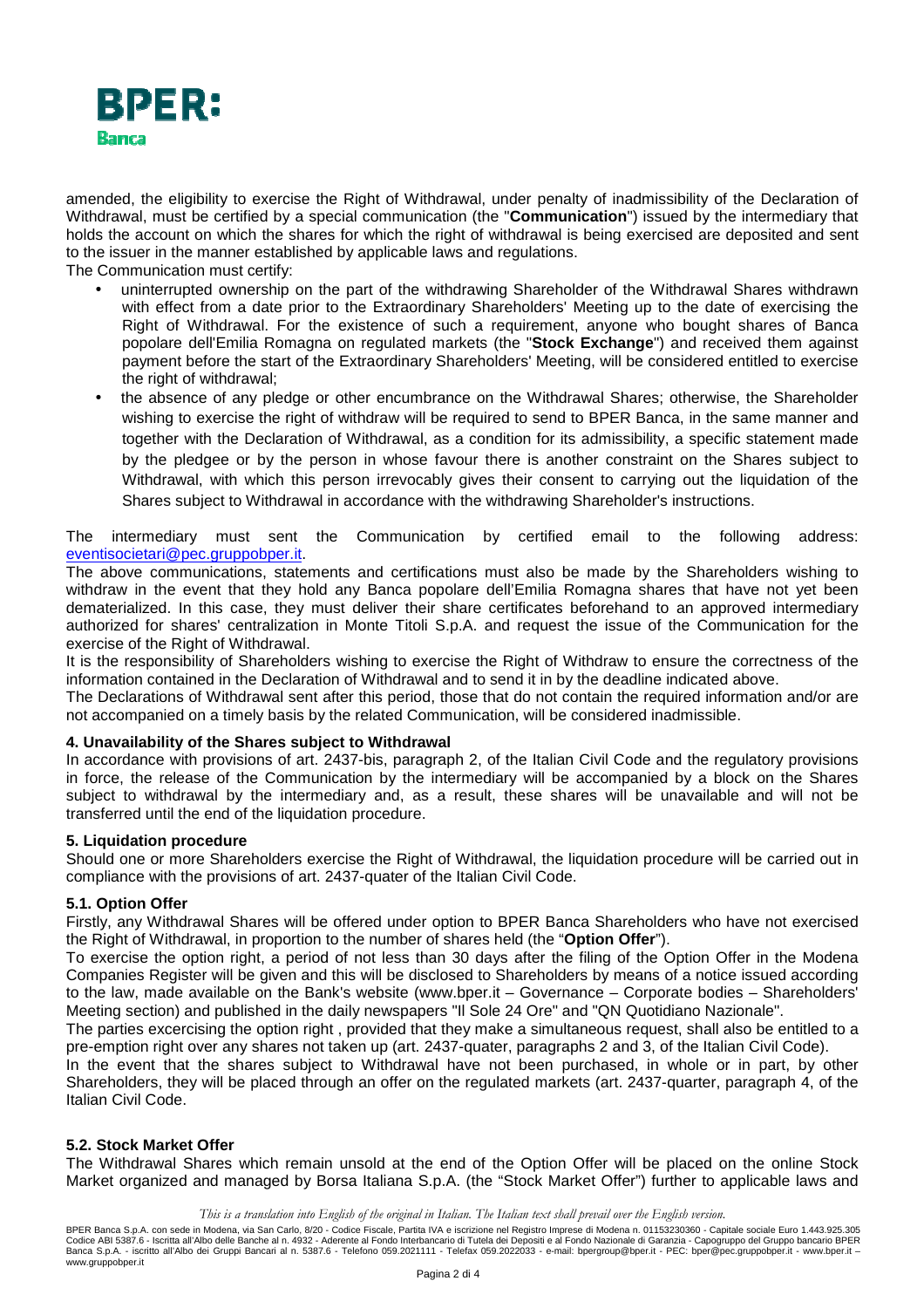

regulations. All the necessary information regarding the Stock Market Offer will be provided in good time on the Bank's website www.bper.it as well as in at least one national, widely-distributed daily newspaper.

#### **5.3. Limitation on the right of reimbursement**

Further to art. 2437-quater, paragraph 5, of the Italian Civil Code, in the event of a failed (or partial) exercise of the option and pre-emption right mentioned above, as well as a failed (or partial) placement on the regulated markets within 180 days from the date of the Withdrawal Declaration, the remaining shares will be reimbursed, through their purchase by BPER Banca.

Furthermore, it should be noted that with reference to the reimbursement of the Shares subject to Withdrawal, article 1 of Legislative Decree 3 of 24 January 2015, (the "**Decree**"), converted into Law 33 of 24 March 2015, modified some provisions of the Consolidated Banking Act (Legislative Decree 385/93, CBA) relating to cooperative banks and, in particular, in art. 28 CBA paragraph 2-ter was introduced which expressly states that "in cooperative banks, the right to reimburse shares in the event of withdrawal, also as a result of transformation death or exclusion of the shareholder, is limited as provided by the Bank of Italy, also as an exception to the law, where necessary to ensure the computability of the shares in the bank's Tier 1 capital for supervisory purposes. For the same purposes, the Bank of Italy, may limit the right of reimbursement of other capital instruments issued".

Once the Option Offer procedure has been completed together with the placement of shares subject to Withdrawal on the Stock Market and therefore the amount of the capital pertaining to the withdrawing Shareholders subject to reimbursement by BPER Banca is known, the Board of Directors, on the recommendation of the Chief Executive Officer and having heard the opinion of the Statutory Auditors, will assess whether to avail itself of the faculty introduced in art. 1 of the Decree, bearing in mind the implementing provisions issued by the Bank of Italy.

As indicated in the Explanatory Report to the Shareholders' Meeting published on 19 October 2016 (the "**Report**"), the Board of Directors, on the recommendation of the Chief Executive Officer and having heard the opinion of the Statutory Auditors, has already indicated the criterion it intends to follow in taking decisions related to the redemption of Shares subject to Withdrawal, in order to enable the Shareholders to be as aware as possible when exercising the right of withdrawal, orientated towards a limit in the total amount of reimbursable shares and identifying a threshold of 13,52% below which the fully loaded CET1 ratio ("**CET1 ratio**") of the BPER Banca Group (the "**Group**") cannot fall as a result of the redemption by purchase of the Shares subject to Withdrawal by the Bank (the "**Benchmark**").

This figure corresponds to the average level of capitalization of banks that are subject to the Single Supervisory Mechanism, according to the latest available official data, at 31 December 2015 , and has been identified as the objectively appropriate threshold in order to maintain the positioning in terms of capital strength, with a view to an evaluation that takes account of the overall financial position, liquidity and solvency of the Group over a long-term horizon.

The Benchmark considered by the Board of Directors on the date when it will be eventually called upon to decide on a possible limitation of the reimbursement of the shares subject to withdrawal (the "**Reference date**"), will be updated to the latest data available, and, therefore, it may be different from that shown in the Report, but only if an update of the average level of fully loaded CET 1 ratio of banks subject to the Single Supervisory Mechanism is published by the ECB (the "**Updated Benchmark**").

In order to determine whether and to what extent to initiate reimbursement of the Withdrawal Shares, it should be noted that the Benchmark or, if available, the Updated Benchmark, will be compared by the Board of Directors with the net assets of the bank on a consolidated basis at the time of the Reference Date, as expressed by the amount of the fully loaded CET1 ratio resulting: (i) from the latest approved consolidated financial statements, even in preliminary form; or (ii), where appropriate, from any consolidated statement specifically prepared for the purpose.

In order to allow Shareholders to be as aware as possible when exercising their Right of Withdrawal, it is in any case worth noting as of now that the Bank's balance sheet (and, as a consequence, the fully loaded CET1 ratio of the Group) to be used for the purposes of this evaluation, could be deeply affected by a variety of factors as of the Reference Date.

For example, these could include:

- market risks, as well as the general economic trend and the dynamics of financial markets, as well as the particular situation of the Italian banking system, with consequent impacts on operations, as well as the latest forecasts on how it is evolving;
- the adoption of measures and/or policies for, among other things, the safety and soundness of the European banking system;
- the focus of the market and the Supervisory Authority on non-performing loans , which leads the banks under supervision to consider the possibility of reducing their stock, increasing coverage levels and aligning risk indicators to the reference benchmarks;

*This is a translation into English of the original in Italian. The Italian text shall prevail over the English version.*

BPER Banca S.p.A. con sede in Modena, via San Carlo, 8/20 - Codice Fiscale, Partita IVA e iscrizione nel Registro Imprese di Modena n. 01153230360 - Capitale sociale Euro 1.443.925.305 Codice ABI 5387.6 - Iscritta all'Albo delle Banche al n. 4932 - Aderente al Fondo Interbancario di Tutela dei Depositi e al Fondo Nazionale di Garanzia - Capogruppo del Gruppo bancario BPER<br>Banca S.p.A. - iscritto all'Albo www.gruppobper.it